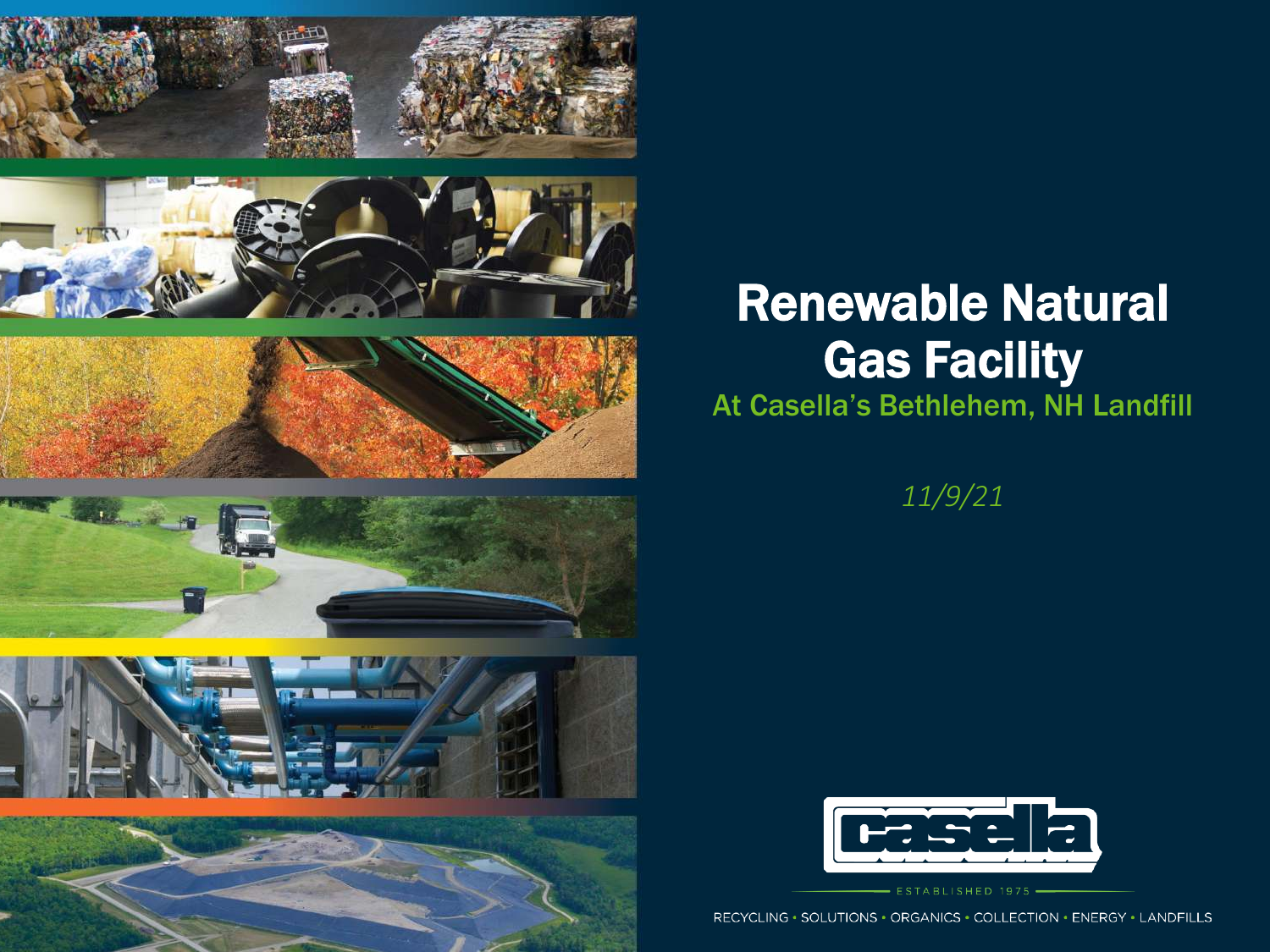

### **Who We Are**

Casella was founded in 1975 as a single truck operation in Rutland, Vermont. In 1977, Casella opened the first recycling facility in the state. From our Vermont roots, we've grown through a commitment to making a difference in our local communities.

Together with our communities and our customers, we work to deliver environmental and economic value. At Casella, we see waste as a valuable resource, an opportunity for thoughtful and disciplined innovation.

- \$847.6mm of revenues for the 12-months ended 9/30/21; publicly traded on NASDAQ:CWST
- Operations in MA, ME, NH, NY, PA, and VT
- 2,500 employees serving over 300,000 customers and 550,000 households
- Recover over 600,000 tons of recycling and over 400,000 tons of organics for beneficial use each year
- Provide professional resource management services to over 10,000 business locations in over 45 states
- Since 2005, cut companywide carbon emissions by 50%
- Stock price has increased by 1,700% since January, 2015; as of 9/30/21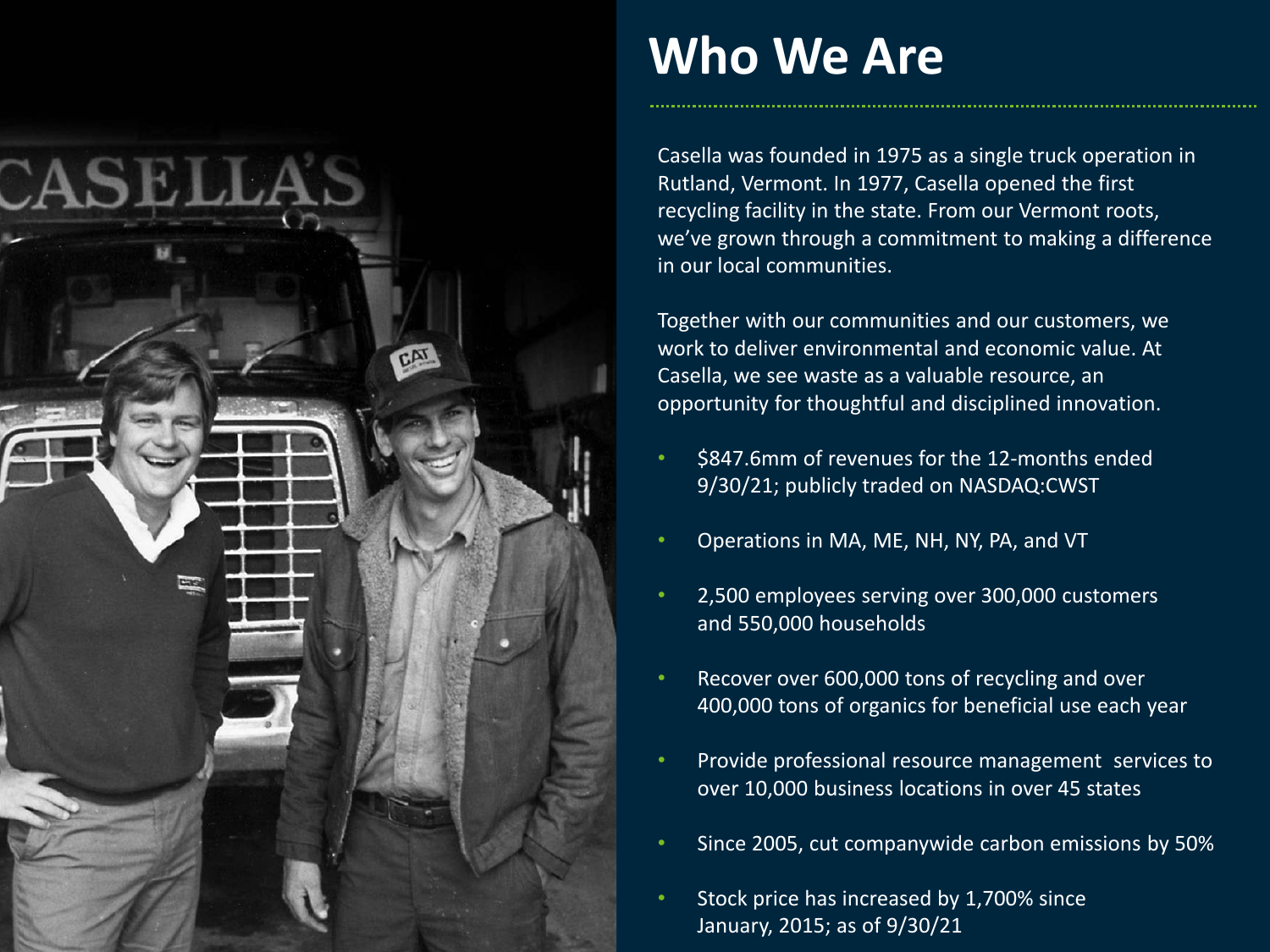# RNG Basics

- Renewable Natural Gas (RNG) Facility to start up at the North Country Landfill in Bethlehem during the summer of 2022
	- What does an RNG Facility do?
		- Starts with the anaerobic decomposition of organic waste in a landfill. A landfill is an anaerobic digester that produces landfill gas which is approximately 50% methane.
		- Natural gas is approximately 100% methane
		- An RNG facility upgrades landfill gas to approximately 100% methane "pipeline quality"
		- RNG is injected into the natural gas pipeline and mixes with natural gas

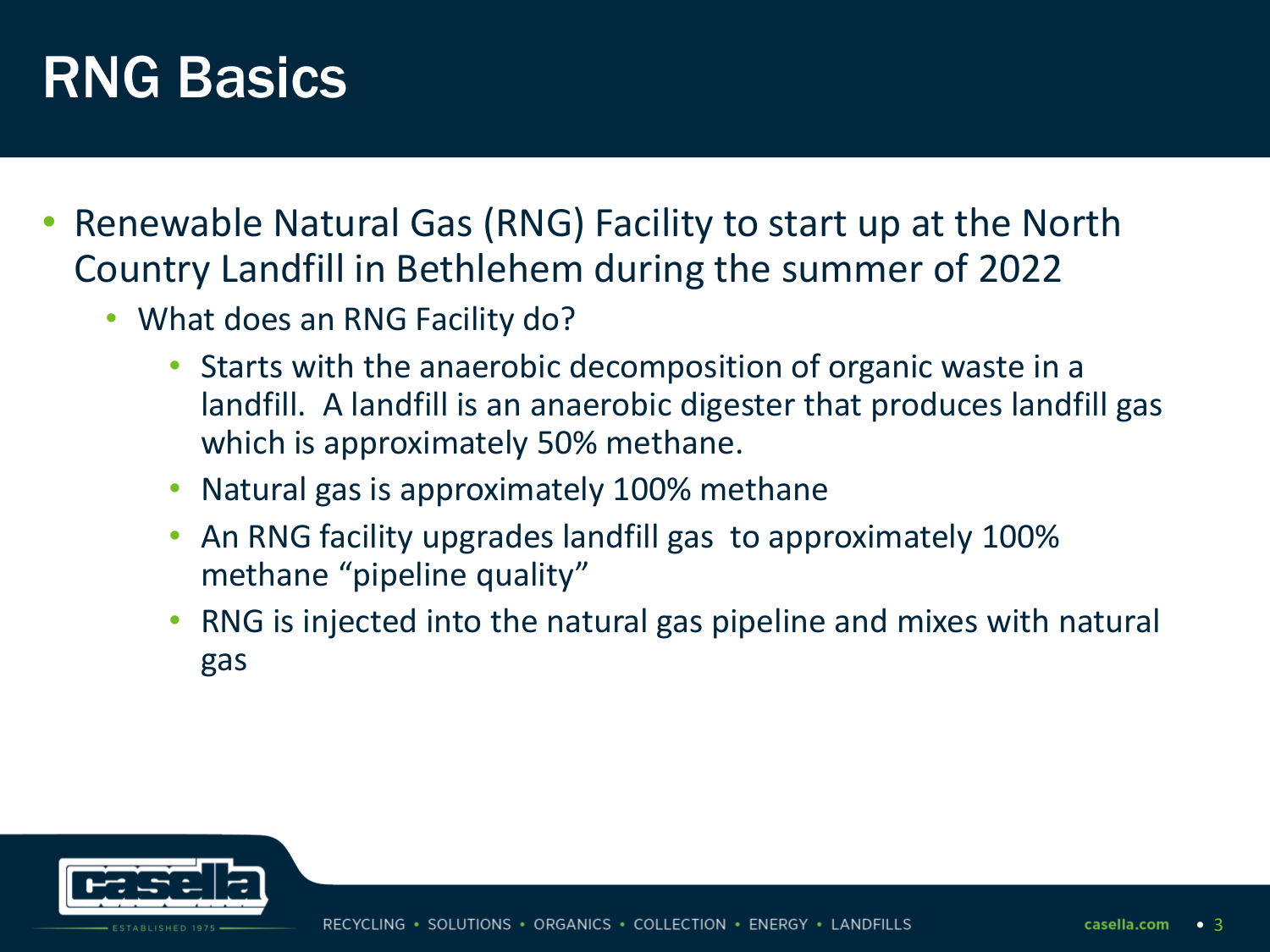# Development History

- Traditionally, landfill gas has been converted to useable energy in the form of power generated from internal combustion engines
	- The CAT 3520 generates 1.6 MW of power by combusting approximately 550 SCFM of landfill gas
	- Casella has engines at 5 of its landfills
- Engines produce power that is sold into the wholesale energy market
	- The New England wholesale power price is largely dictated by natural gas prices
	- Enter Fracking; abundance of natural gas causes wholesale prices to drop dramatically
- Many Landfill Gas to Power projects are uneconomical

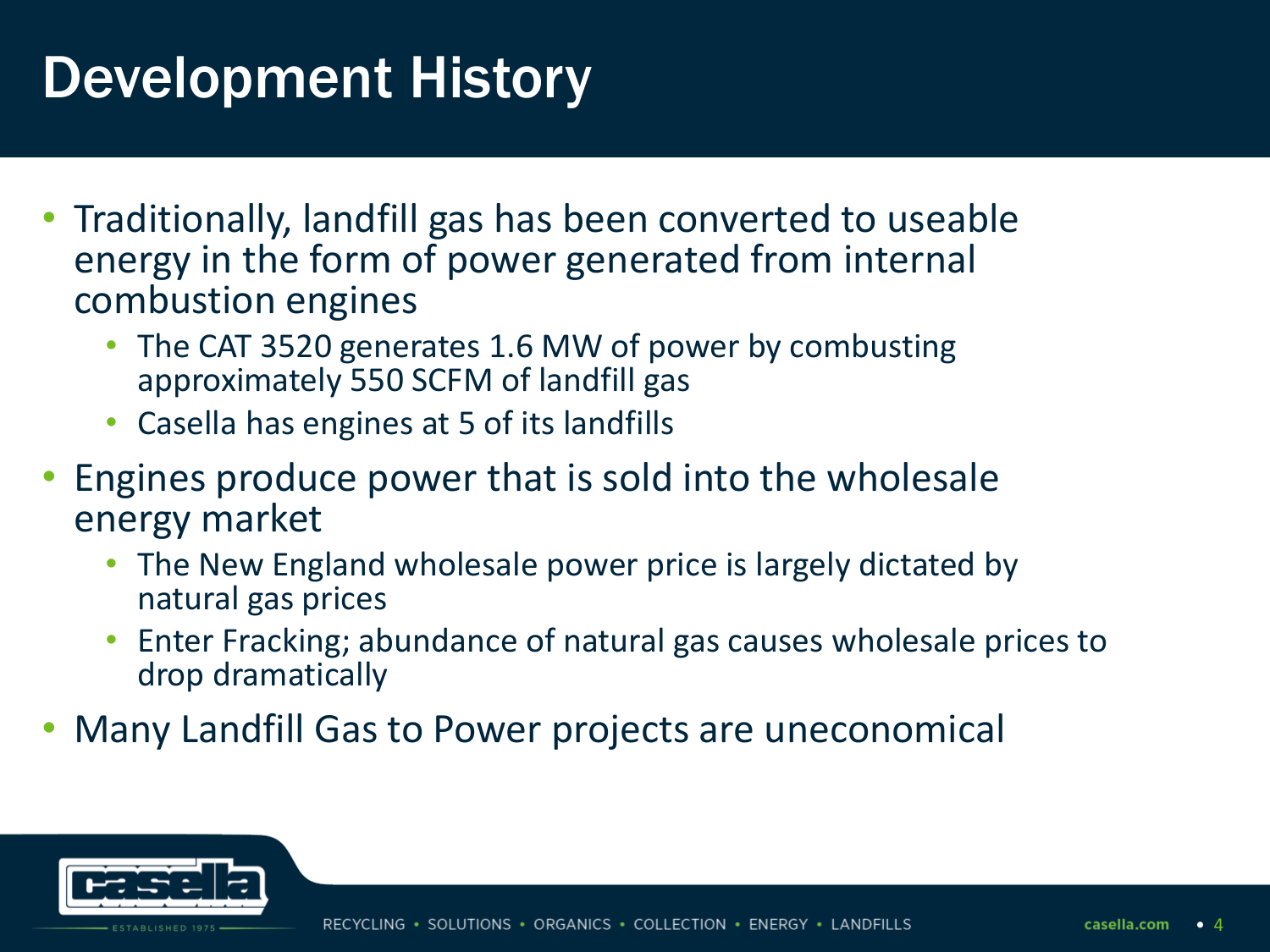# Development History

- The North Country Landfill in Bethlehem has additional challenges for power production from its landfill gas.
	- The grid could not support power production from the landfill without significant upgrades to the infrastructure
	- Sending power to the grid would not work economically.
- Bring the Load to Bethlehem
	- Created an adjacent industrial park with the goal of attracting businesses with a high demand for power….renewable power
	- Not much luck with this endeavor until we met RUDARPA, a company looking to convert landfill gas into pipeline quality natural gas

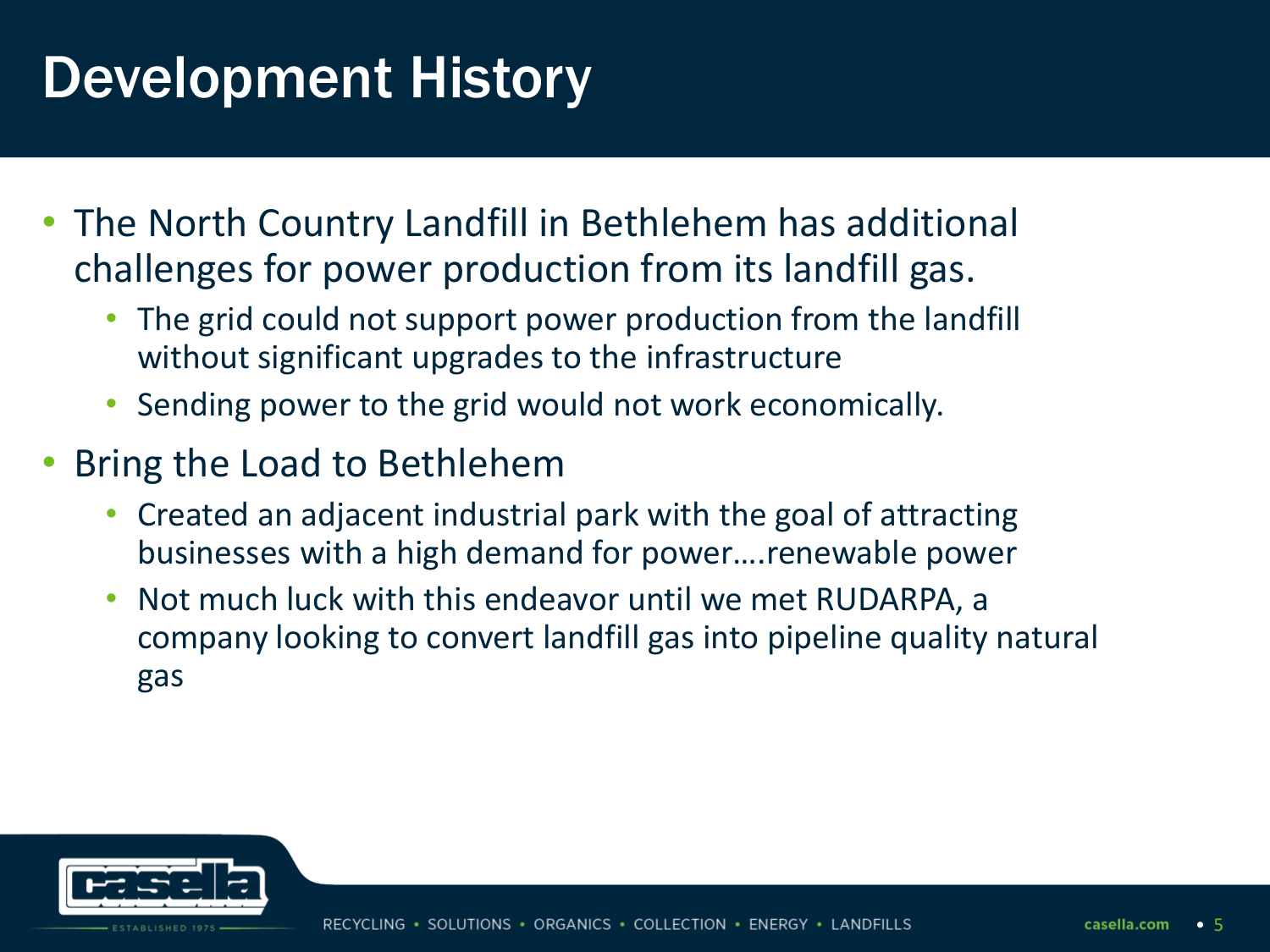# Federal Renewable Fuel Standard (RFS)

- The RFS created an incentive to produce fuels that can displace fossil fuels in the transportation market
	- The incentive is called a RIN (Renewable Identification Number). Each gallon of fuel produced is assigned a RIN for tracking purposes.
	- Various categories of RINS…RNG from dairy is the highest value RIN
	- RNG from landfill gas qualifies as a D3 RIN; a high value classification
	- RINS are akin to RECS in the power market
- The RFS has been transformational
	- All new landfill gas energy recovery projects are to create RNG
	- Many power projects are looking to convert to RNG production

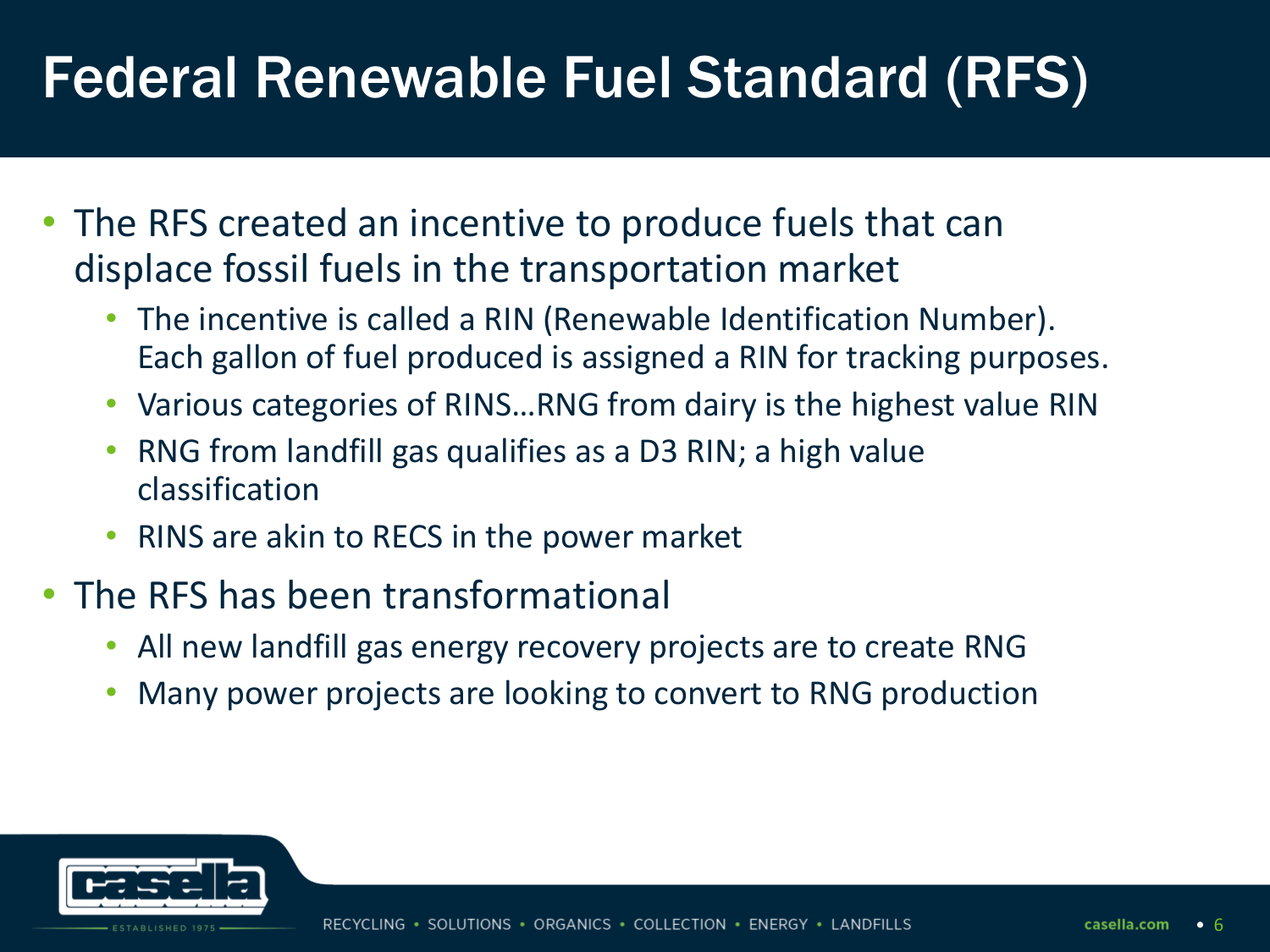#### General Overview of Landfill Gas (LFG) Processing / Treatment



### Grudarpa

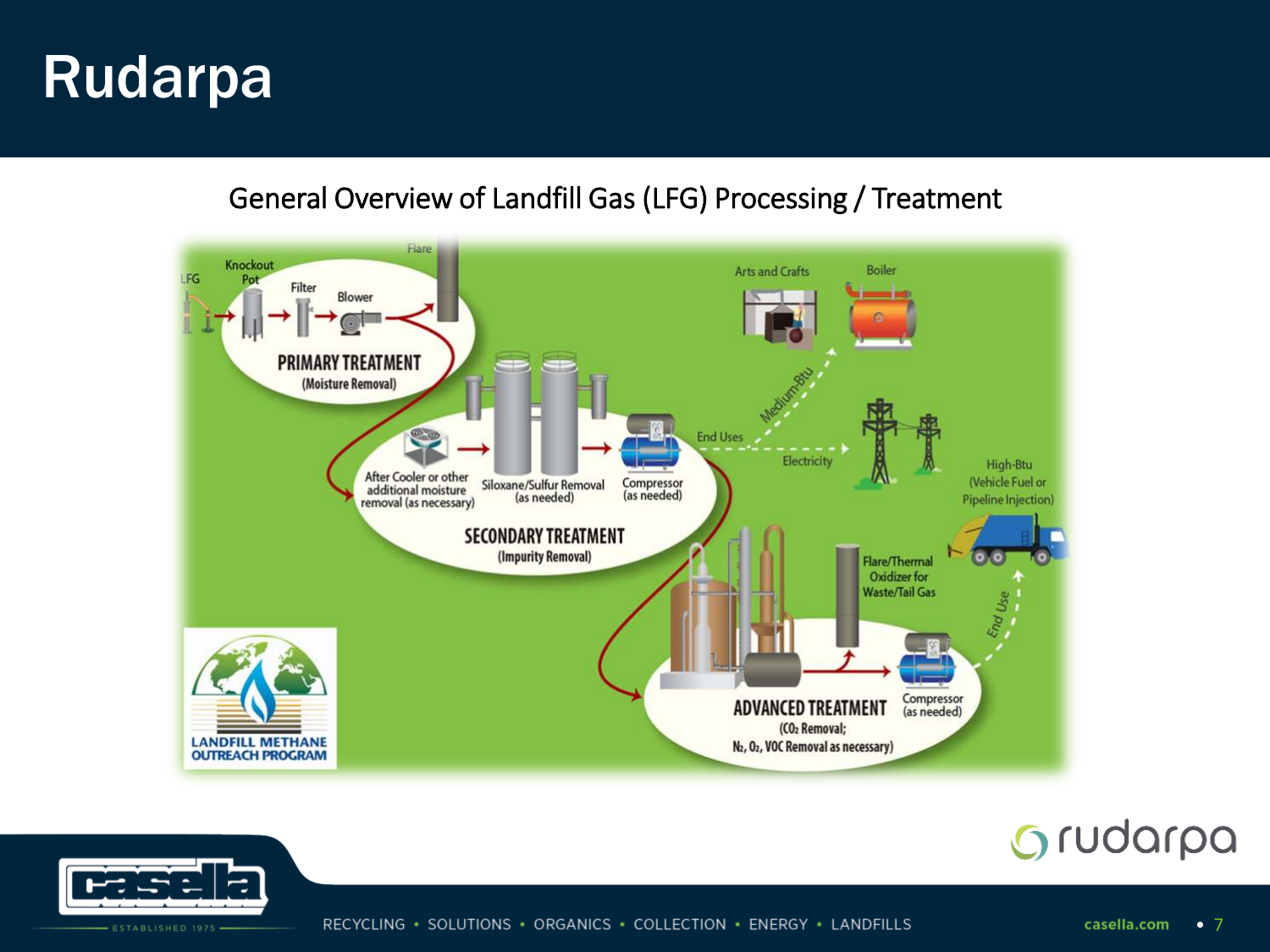

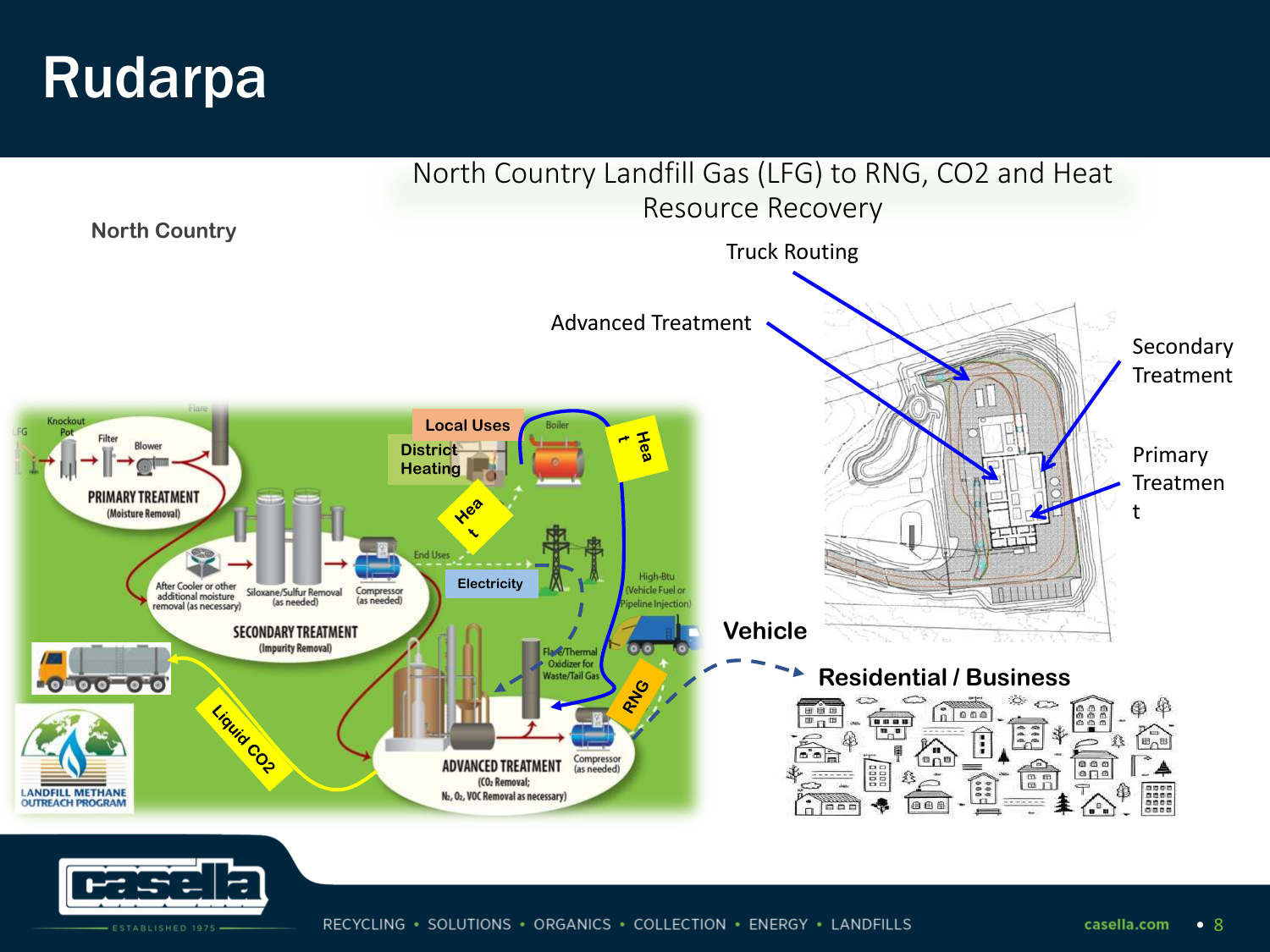Rudarpa North Country RNG Facility





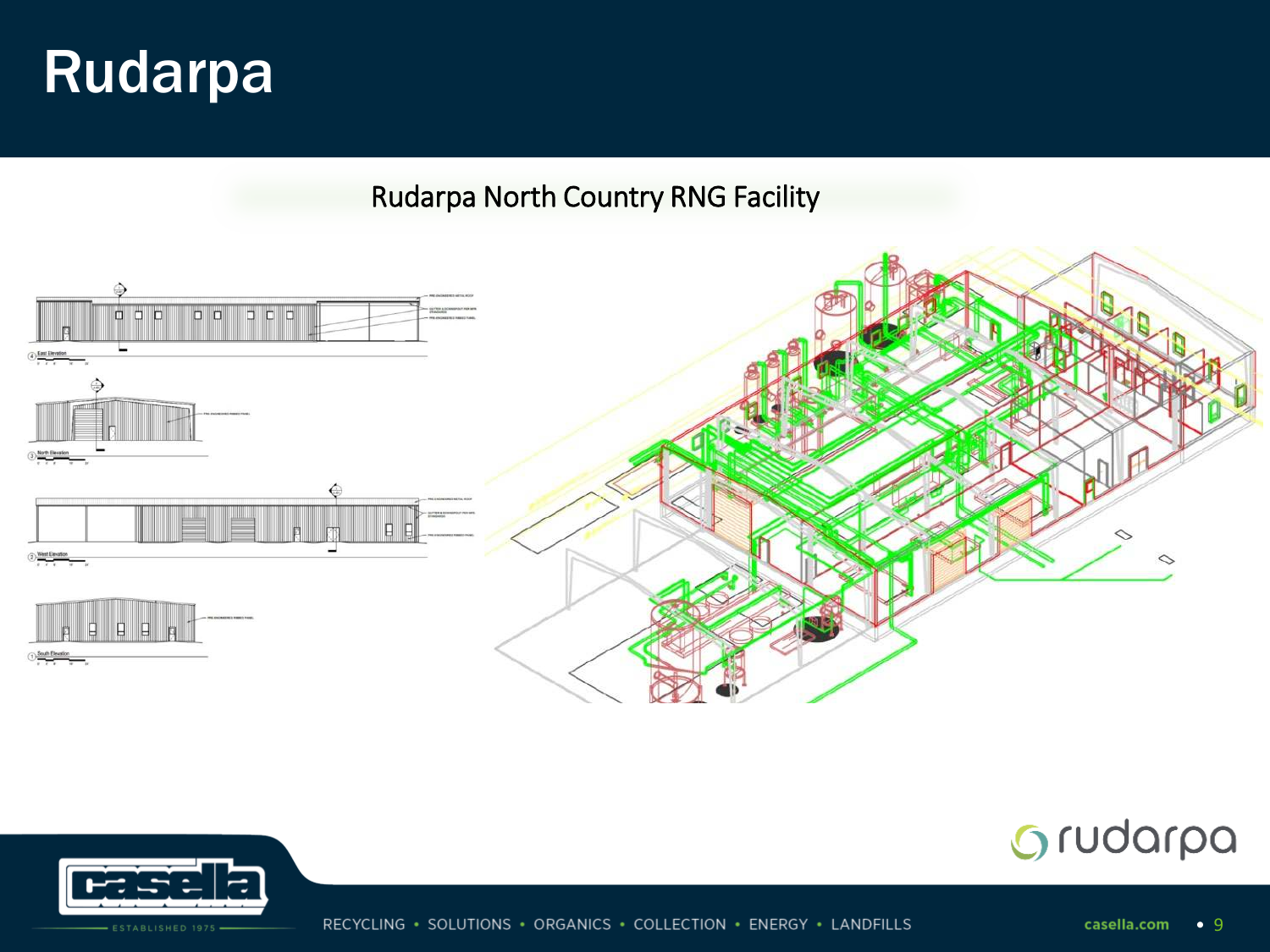### Rudarpa North Country RNG Facility Benefits to the Region

- Reduction of 60,000 tons / year of carbon emissions
- Production of 400,000 Mmbtu / year (OR 400 Million standard cubic feet, OR 4 Million Therms each year) of renewable energy
	- Energy equivalent to 3.1M gallons / year of gasoline
	- Energy equivalent to 220 train cars / year of coal
	- Enough energy to heat 2000+ homes / year
- 7-9 direct full-time jobs
- Added Tax base for the region
- Potential for industrial park / regional district heating / cooling
- Plant will be economically feasible for 17-20 years